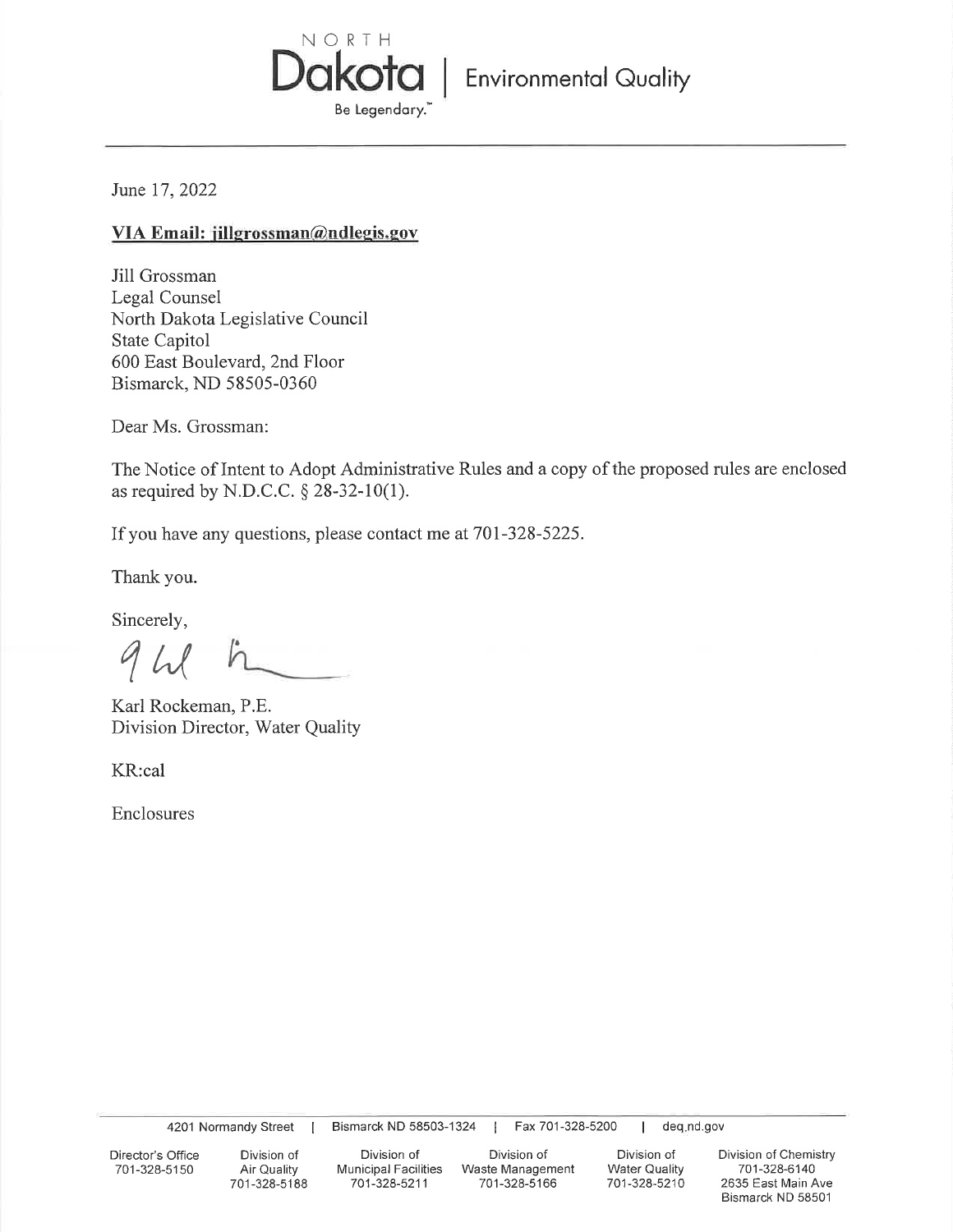### FULL NOTICE OF INTENT TO ADOPT ADMINISTRATIVE RULES RELATING TO ARTICLE 33.1-04 - ENVIRONMENTAL RESTORATION

TAKE NOTICE that the North Dakota Department of Environmental Quality will hold a public hearing to address proposed **new** N.D. Admin. Code **article 33.1-04** at 1:30 PM - CST on August 4th, 2022 at the Department's office building located at 4201 Normandy St., Bismarck, ND. Meeting room 223 will be available to the public for this meeting.

The purpose of the proposed **rule** is to establish the process to utilize the Environmental Quality Restoration Fund based on the provisions of N.D.C.C. 23.1- 10-15 and other changes adopted by Senate Bill 2070 during the 2021 Regular Legislative Session. The proposed rules address the procedure for using environmental quality restoration funds at sites on the North Dakota Environmental Priorities List whose eligibility will be determined by the Department.

The proposed **rules are not** expected to have an impact on the regulated community in excess of \$50,000.

The proposed rules and regulatory analysis may be obtained by visiting the Department's public notice website link at <u>deq.nd.gov/PublicNotice.aspx</u>, writing to the Department at 4201 Normandy St., Bismarck, ND 58503-1324, sending an email to krockema@nd.gov, or calling 701.328.5210. Also, written or oral comments on the proposed rules sent to the above address, email, or telephone number and received by August 22, 2022 will be fully considered.

If you plan to attend the public hearing and will need special facilities or assistance relating to a disability, please contact the Department at the above telephone number or address at least two days prior to the public hearing.

Dated this 17th day of June, 2022.

Karl Rockeman, P.E., Director Division of Water Quality North Dakota Department of Environmental Quality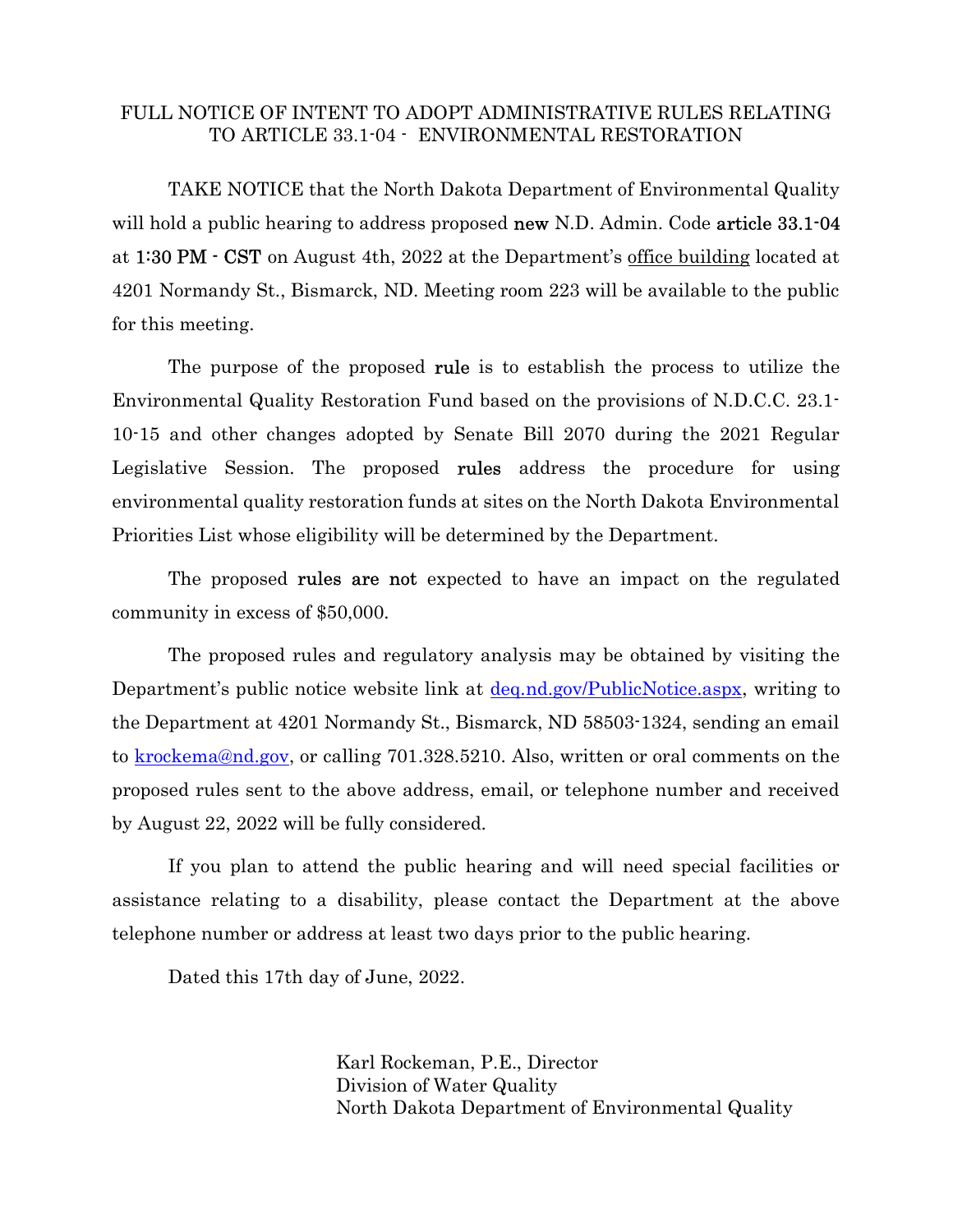# REGULATORY ANALYSIS PURSUANT TO NORTH DAKOTA CENTURY CODE 28-32-08 TO ADOPT NORTH DAKOTA ADMINSTRATIVE CODE ARTICLE 33.1-04 ENVIRONMENTAL RESTORATION

# Classes of People Probably Affected

The proposed rules administering the Environmental Quality Restoration Fund have the potential to affect new and existing industries, and property owners.

# Probable Impact

The Department will be able use the fund for activities for remedial actions or investigative activities. The Department will determine on a case-by-case basis if a location is appropriate for the above activities and will be added to the North Dakota Environmental Priorities List. The Department will determine eligibility pending the following:

- 1. The contaminant of concern at the subject property should be identified. If no contaminant of concern has been identified, there should be at least one recognized environmental condition documented at the site.
- 2. The subject property must be assessed by the Department to determine if the site conditions support the listing of the site, and to determine the priority of the listed site.
- 3. The subject property must not be eligible for, or should have exhausted, any other state or federal funding sources. Private funding sources may still be available.
- 4. The responsible party must be identified, if possible.
- 5. Any other information the Department deems relevant.

The inclusion of a site on the North Dakota Environmental Priorities List does not guarantee any funding or corrective action will be completed. The Department will post on its website the North Dakota Priorities List and any revisions to the list.

# Economic Impact

This action is not expected to have an impact on the regulated community in excess of \$50,000. Other than the expenditures for investigative work/remedial action and creation of a priorities list, there is no anticipated economic impact on regulated entities.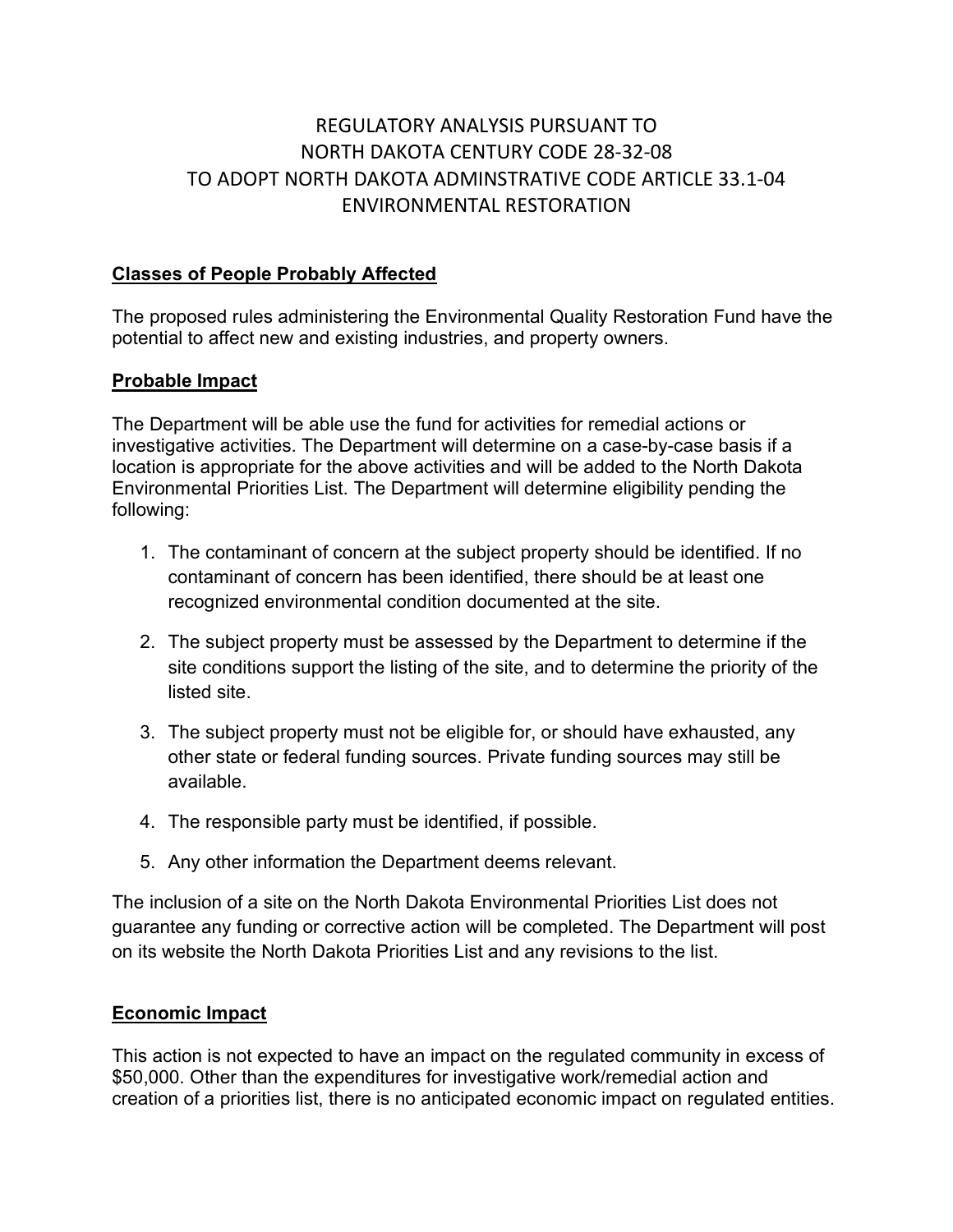The proposed rule will provide an economic gain by adding value to previously contaminated properties that were previously restricted in their use.

# Cost to Agency and Effect on State Revenues

Additional staff time required to implement and enforce the changes to the rules will be minimal as the Department already has the responsibility to oversee remediation work.

# Alternative Methods Considered

The Department could choose to not adopt the changes. If this occurred, there would be no method to prioritize sites that may have no other way of addressing contamination on the property or to engage in partnership with private entities.

# Data Assessments

Current Department practices were reviewed along with the history of past cleanup activities.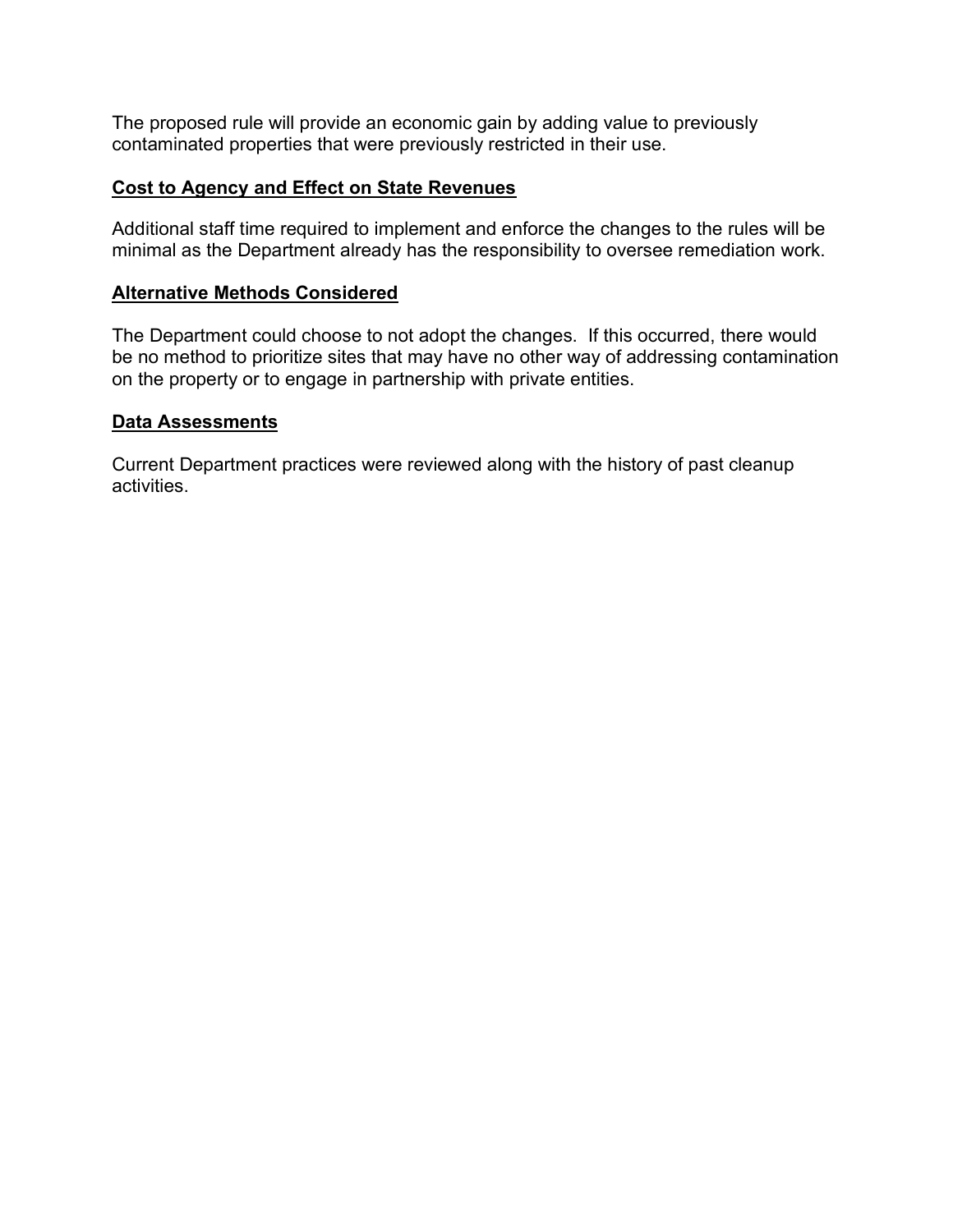# TAKINGS ASSESSMENT PURSUANT TO NORTH DAKOTA CENTRURY CODE 28-32-09 TO ADOPT NORTH DAKOTA ADMINSTRATIVE CODE ARTICLE 33.1-04 ENVIRONMENTAL RESTORATION

# Assessment

The proposed rules establish the process to utilize the Environmental Quality Restoration Fund. The proposed rules will not limit the use of a landowner's private real property and will therefore not result in a regulatory taking.

### Purpose

The purpose of the proposed rules is to create a procedure for using environmental quality restoration funds at sites on the North Dakota Environmental Priorities List. The Department will only use the environmental quality restoration funds to fund activities authorized under NDCC Chapter 23.1-10.

### Alternative

No alternative is available.

#### Potential Costs

There will be no additional costs since the proposed rules do not raise any additional revenue. There will not be an increase to staff since there is minimum estimated increased workload.

#### Source of Payment

There will be no source of payment within the agency's or board's budget since there will be no potential takings costs to the Department.

#### Cost Benefit

Since there will be no additional cost associated with the rules, any benefits achieved will exceed the costs.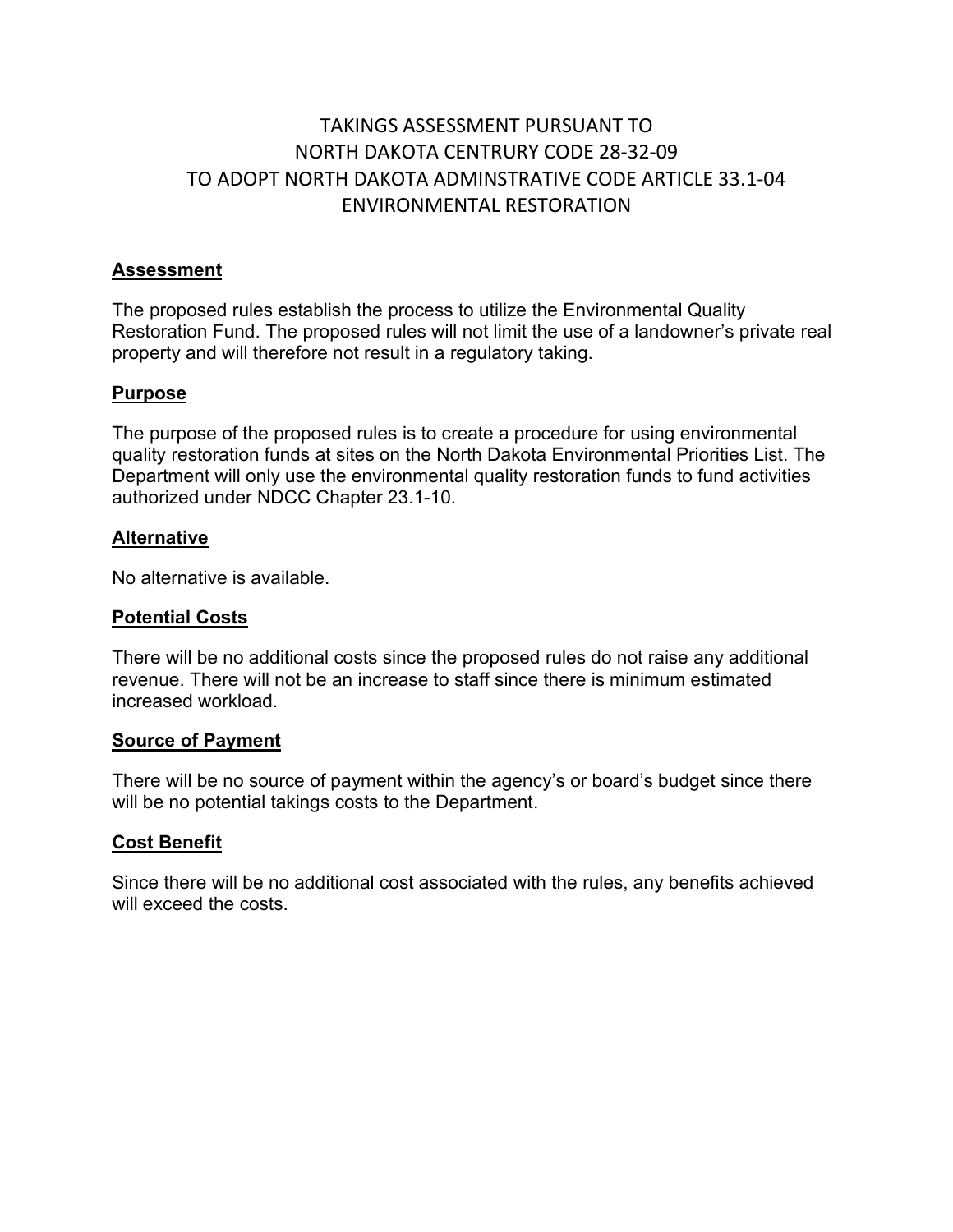# SMALL ENTITY ECONOMIC IMPACT STATEMENT PURSUANT TO NORTH DAKOTA CENTURY CODE 28-32-08.1 TO ADOPT NORTH DAKOTA ADMINSTRATIVE CODE ARTICLE 33.1-04 ENVIRONMENTAL RESTORATION

The following statement is prepared to comply with the requirements for changes to the North Dakota Administrative Code (N.D.A.C.) Chapter 33.1-04, Environmental Restoration

The small entity economic impact state examines the economic impact from proposed rules on small entities. The small entity economic impact statement must contain the following:

Which small entities may be subject to the proposed rule: All entities that are defined as small in N.D.C.C. § 28-32-08.1 that are determined to be eligible for the Environmental Priorities List.

# Administrative or other cost will be required for small entities to comply with the proposed rule:

The Department may enter into a cost-sharing agreement with an owner of a listed site that is not a responsible party. Cost-sharing agreements involve the site owner voluntarily conducting Department-approved activities and receiving partial reimbursement from the Department for the costs of those approved activities.

Violation of cost-sharing requirements. The site owner must repay cost-share funds to the Department if:

- 1. Response actions have been conducted in a way or manner that is not in compliance with the voluntary response action plan;
- 2. The site owner has failed to comply with, or violated, the voluntary cleanup agreement;
- 3. The site owner fails to comply with the terms and conditions of the cost-sharing agreement;
- 4. The site owner's remedial actions cause, or contribute to, additional contamination of the listed property; or
- 5. The site owner's remedial actions cause, or contribute to, contamination at properties other than the subject property.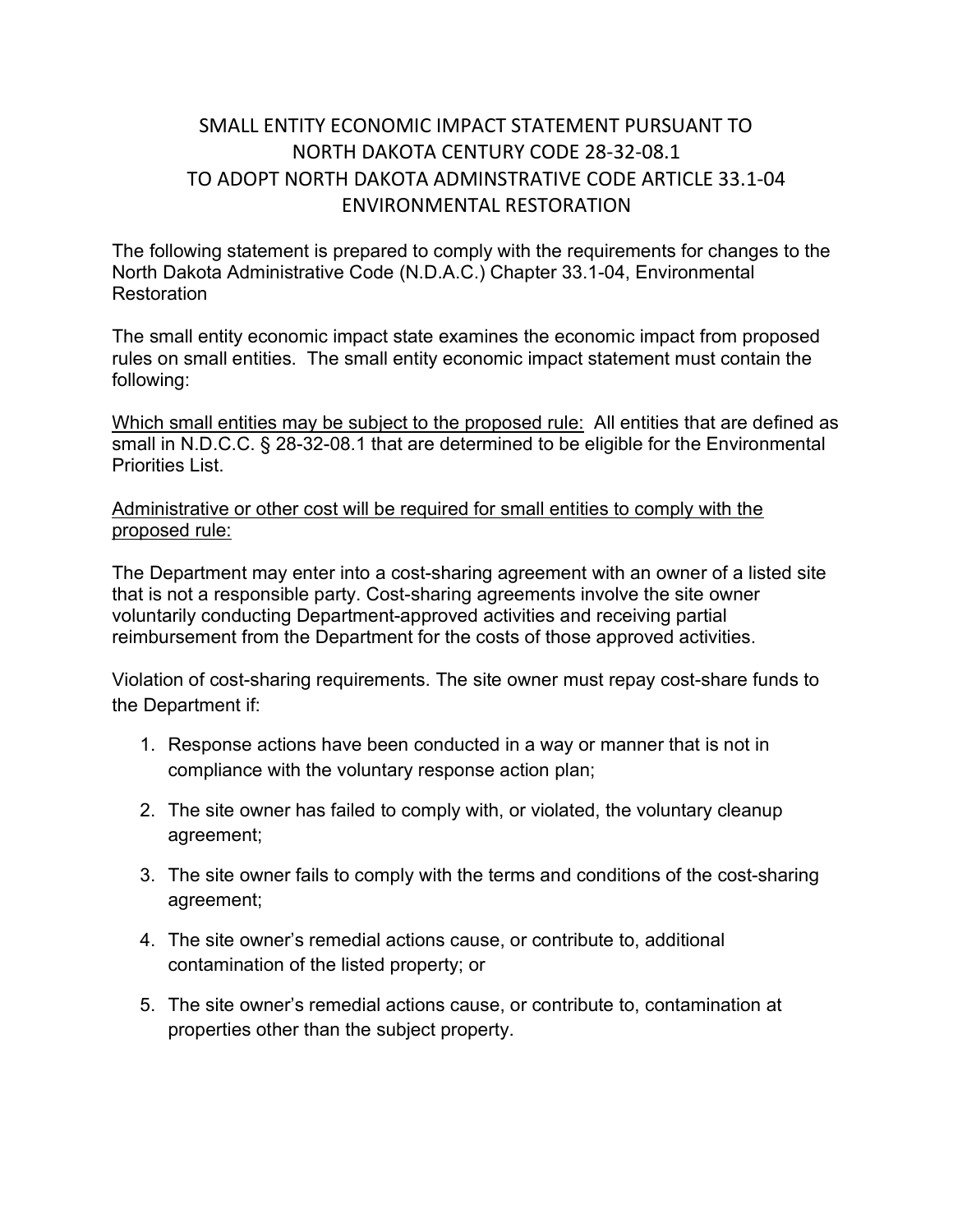All other proposed changes to the rule are not expected to have any economic impact on small entities.

Probable cost and benefit to private persons and consumers who may be affected by the proposal: No effect on the consumer or private persons that do not own the site in question.

Probable effect of the proposed rules on State revenue: No effect on state revenues is anticipated.

Are there less intrusive or costly ways of achieving the proposed rule's purpose: By adopting the ability to use voluntary response agreements to partner with private entities, this is the least intrusive option.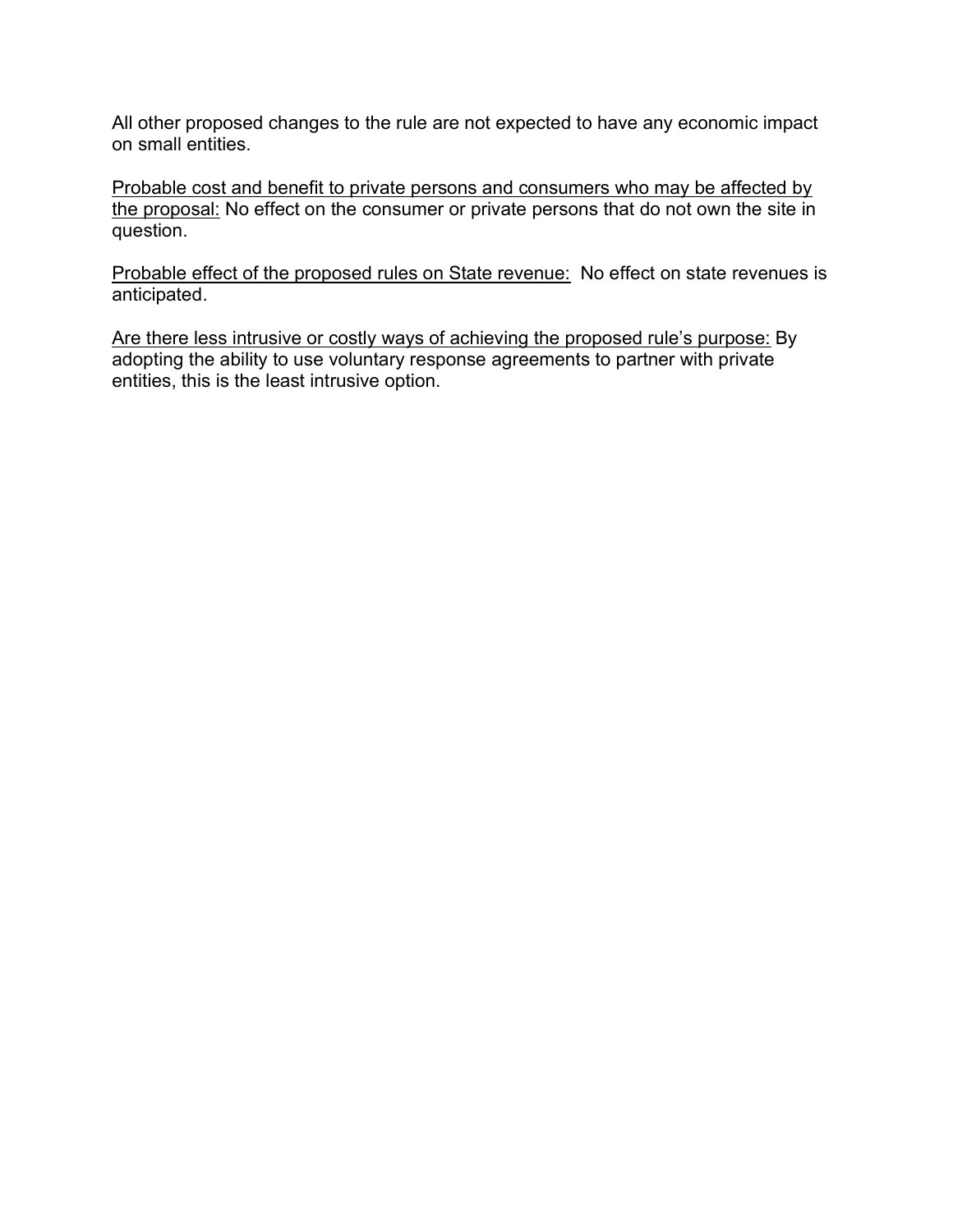# SMALL ENTITY REGULATORY ANALYSIS PURSUANT TO NORTH DAKOTA CENTURY CODE SECTION 28-32-08.1 TO ADOPT NORTH DAKOTA ADMINSTRATIVE CODE ARTICLE 33.1-04 ENVIRONMENTAL RESTORATION

The following analysis is prepared to comply with the requirements for adoption of North Dakota Administrative Code (N.D.A.C.) Article 33.1-04, Environmental Restoration.

The small entity regulatory analysis considers each of the possible ways the NDDEQ can enact rules that minimize the adverse impact on small entities by:

- 1. Establishing less stringent compliance or reporting requirements,
- 2. Establishing less stringent schedules or deadlines for compliance or reporting requirements,
- 3. Consolidating or simplifying compliance or reporting requirements,
- 4. Establishing performance standards that replace design or operational standards required in the proposed rule, and
- 5. Exempting from all or part of the rule's requirement.

The rules being enacted by the DEQ implement a voluntary program allowing current or future owners, who are not responsible for contamination, to partner with the DEQ to clean up contaminated property. As such there are no specific deadlines for compliance or reporting requirements and exemption from the rules would have the opposite effect of precluding their participation in this plan. The requirements that are included are the minimum necessary to ensure that funds expended on the cleanup are used appropriately, and that these rules do not incentivize polluters.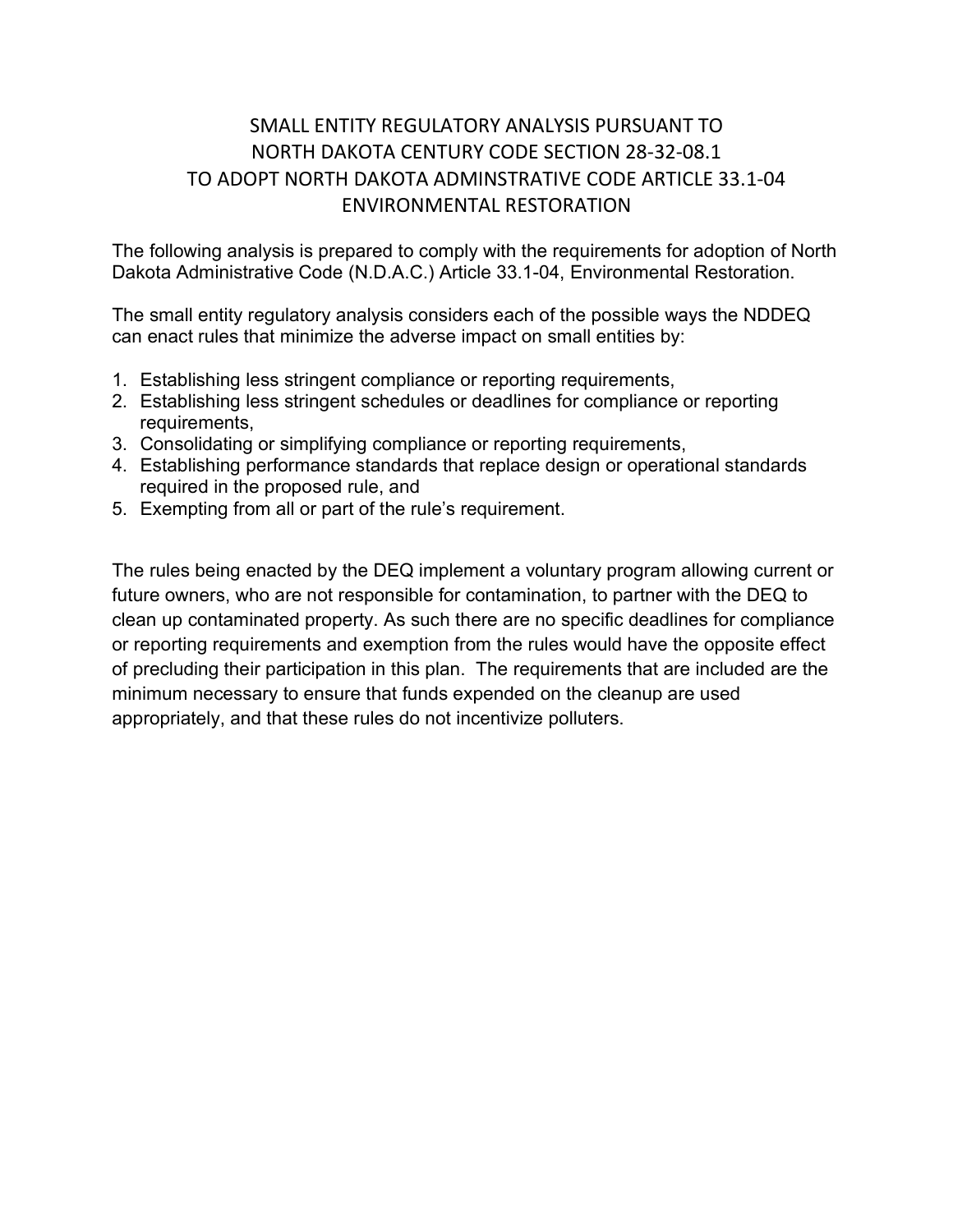# FISCAL NOTE PURSUANT TO NORTH DAKOTA CENTURY CODE SECTION 28-32-08.2 TO ADOPT NORTH DAKOTA ADMINSTRATIVE CODE ARTICLE 33.1-04 ENVIRONMENTAL RESTORATION

# BACKGROUND

North Dakota Century Code (N.D.C.C.) §28-32-08.2, requires the North Dakota Department of Environmental Quality (NDDEQ) to provide the Administrative Rules Committee with a fiscal note reflecting the effect of the rule changes on state revenues and expenditures, including any effect on funds controlled by the agency, or a statement that the rules have no fiscal effect.

# COST TO AGENCY AND EFFECT ON STATE REVENUES

It is anticipated that there will be no significant fiscal cost to the agency to implement and enforce the proposed rules. The proposed rules will require no additional staff. The rules will require a small amount of additional time to implement. The additional time will be absorbed without adding staff, increasing management duties or employee training. No fiscal effect.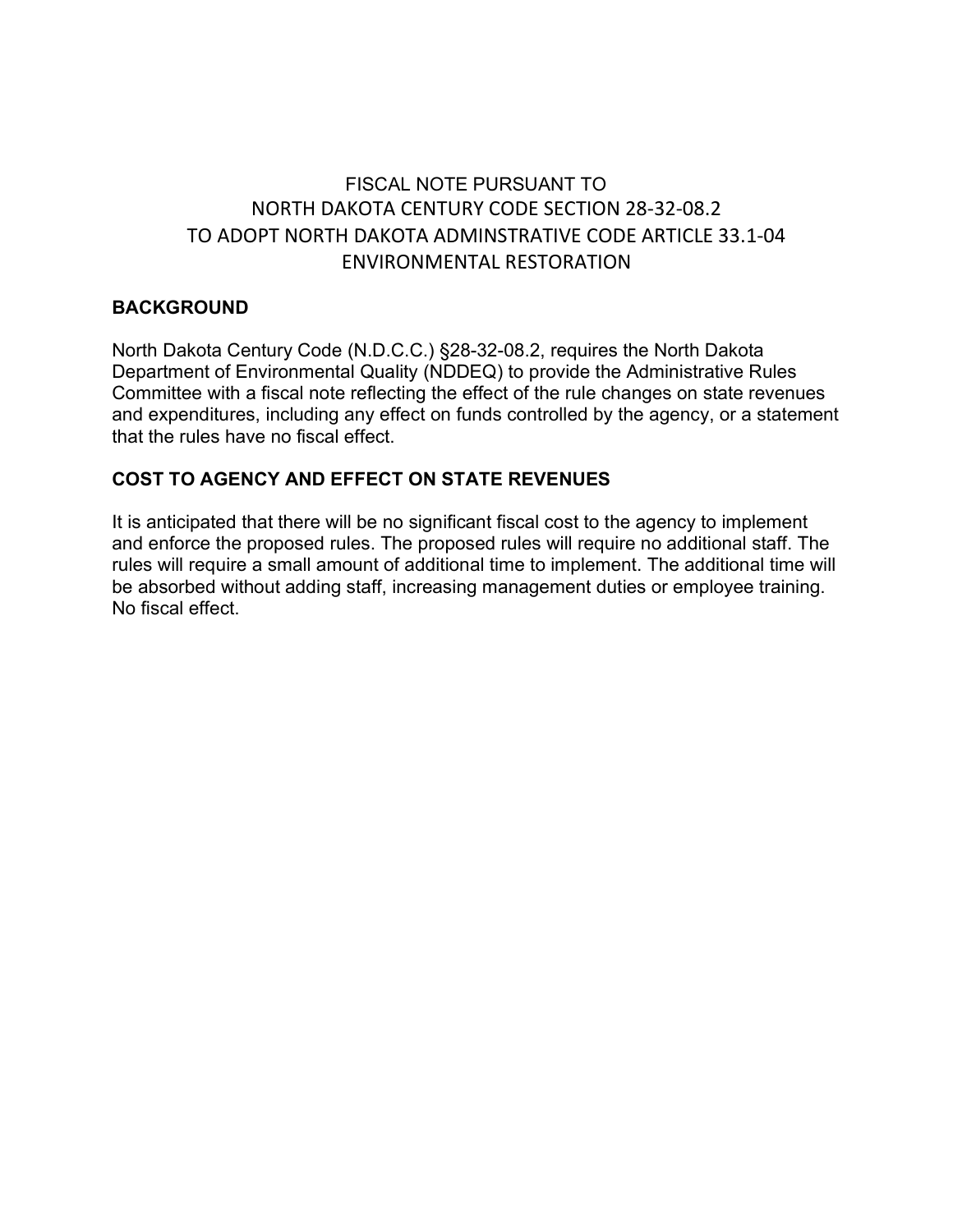# ARTICLE 33.1-04 ENVIRONMENTAL RESTORATION

| Chapter          |                                            |
|------------------|--------------------------------------------|
| $33.1 - 04 - 01$ | General Provisions                         |
| $33.1 - 04 - 02$ | North Dakota Environmental Priorities List |

# CHAPTER 33.1-04-01 GENERAL PROVISIONS

| Section               |                                               |
|-----------------------|-----------------------------------------------|
| $33.1 - 04 - 01 - 01$ | Scope                                         |
| $33.1 - 04 - 01 - 02$ | Definitions                                   |
| $33.1 - 04 - 01 - 03$ | Actions approvable for funding                |
| $33.1 - 04 - 01 - 04$ | Use of fund for actions at contaminated sites |
| $33.1 - 04 - 01 - 05$ | Use of fund for mitigation activities         |
| $33.1 - 04 - 01 - 06$ | Cost recovery                                 |
| $33.1 - 04 - 01 - 07$ | Identifying responsible parties               |

# 33.1-04-01-01. Scope.

Nothing in this article is intended to limit the Department from using the fund for any purpose consistent with North Dakota Century Code chapter 23.1-10, even if such purpose is not addressed in these rules. The Department reserves the right to take any action necessary to protect human health and the environment available to it under any statutory authority.

# 33.1-04-01-02. Definitions.

The terms used throughout this article have the same meaning as in North Dakota Century Code chapter 23.1-10, except:

- 1. "Applicant" means any person seeking, by site, the use of environmental quality restoration fund monies or seeking Department approval of a voluntary response action plan under North Dakota Century Code section 23.1-10-15.
- 2. "Approvable action" means any action for which the Director may approve the use of environmental quality restoration fund monies.
- 3. "Contaminant of concern" refers to the regulated substance leading to a site's contamination.
- 4. "Contaminant source" means a containment unit, process, or any activity which contributed to, solely or in part, a release of a regulated substance to the environment.
- 5. "Delisted site" means any site removed from the North Dakota Environmental Priorities List.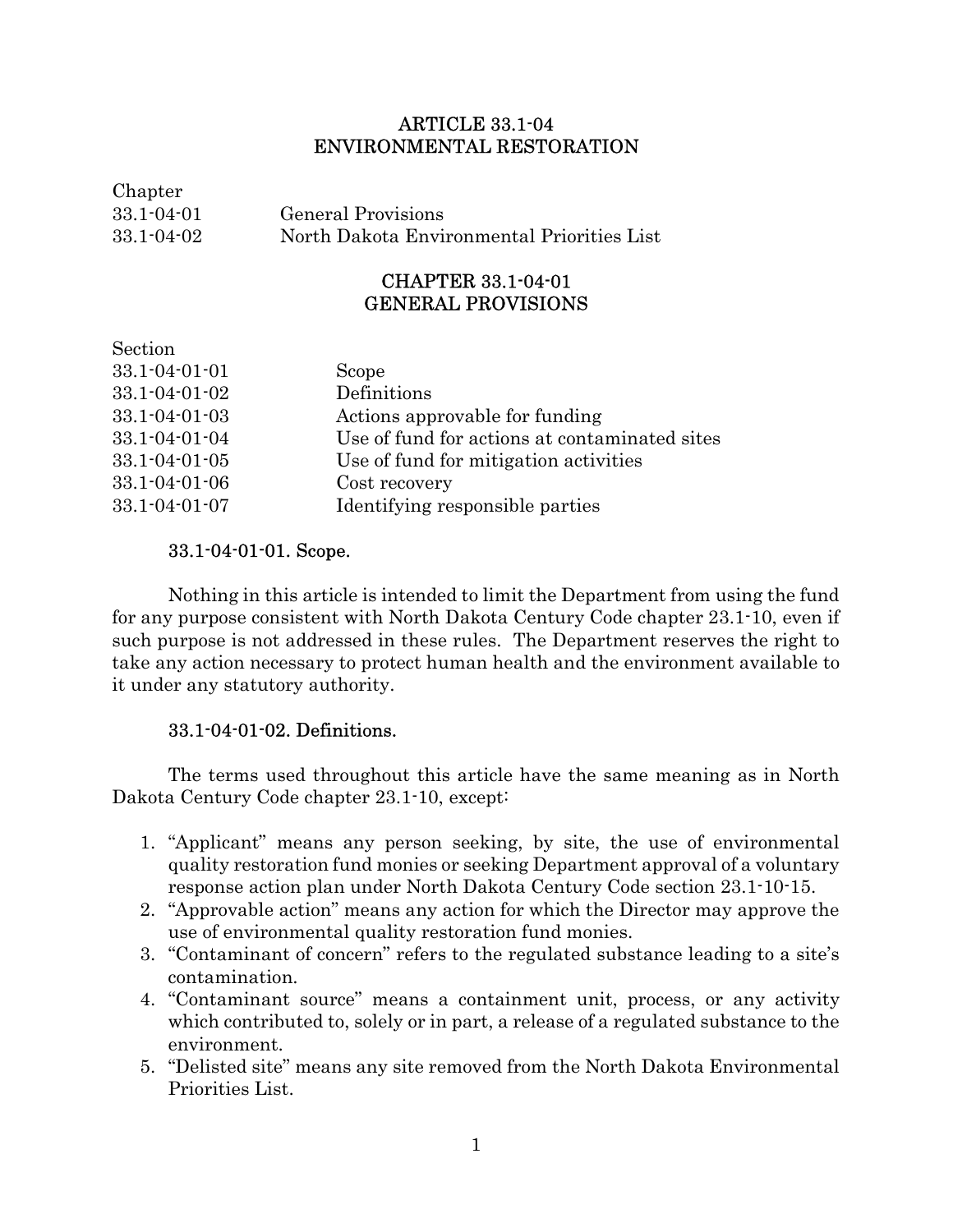- 6. "Director" means the North Dakota Department of Environmental Quality Director, or their designated representative.
- 7. "Environmental hazard" means any condition existing at a site that may represent a hazard to human or environmental health.
- 8. "Listed site" means any property included in the North Dakota Environmental Priorities List.
- 9. "North Dakota Environmental Priorities List" is a list of contaminated sites that the Department has determined may be subject to Department response using the environmental quality restoration fund.
- 10."Priority" means a qualitative ranking of a listed site.
- 11."Recognized environmental condition" means the presence, or likely presence, of any regulated substances in, on, or at a property due to a release to the environment; conditions indicative of a release to the environment; or under conditions that pose a threat of a future release to the environment.
- 12."Subject property" means any property that is the subject of any remedial action, restoration, assessment, corrective action, mitigation, or monitoring, being conducted with environmental quality restoration fund monies or under voluntary response action conditions.
- 13."Unlisted site" means any site that has not been added to the North Dakota Environmental Priorities List.

# 33.1-04-01-03. Actions approvable for funding.

 The Director must approve any use of monies from the environmental quality restoration fund. Approvable actions include:

- 1. **Assessment**. Assessment activities gather information about current conditions at a site.
- 2. **Abatement.** Abatement activities are conducted to reduce or remove environmental hazards at a subject site. Abatement activities may or may not remove all environmental hazards or contaminant sources. Disposal of waste materials is included in this action.
- 3. **Contaminant source removal.** Contaminant source removal involves the removal and disposal of a contaminant source. This may or may not remove all environmental hazards. Contaminant source removal is not likely to address existing contamination.
- 4. *Emergency remedial efforts.* Emergency remedial efforts are activities taken to address imminent danger or the threat of imminent danger.
- 5. **Institutional controls.** Institutional controls may be engineered systems (such as vapor mitigation systems), land use requirements (through zoning or environmental covenants), or binding legal agreements that reduce the risk of human or environmental health being negatively impacted by contamination at a subject property.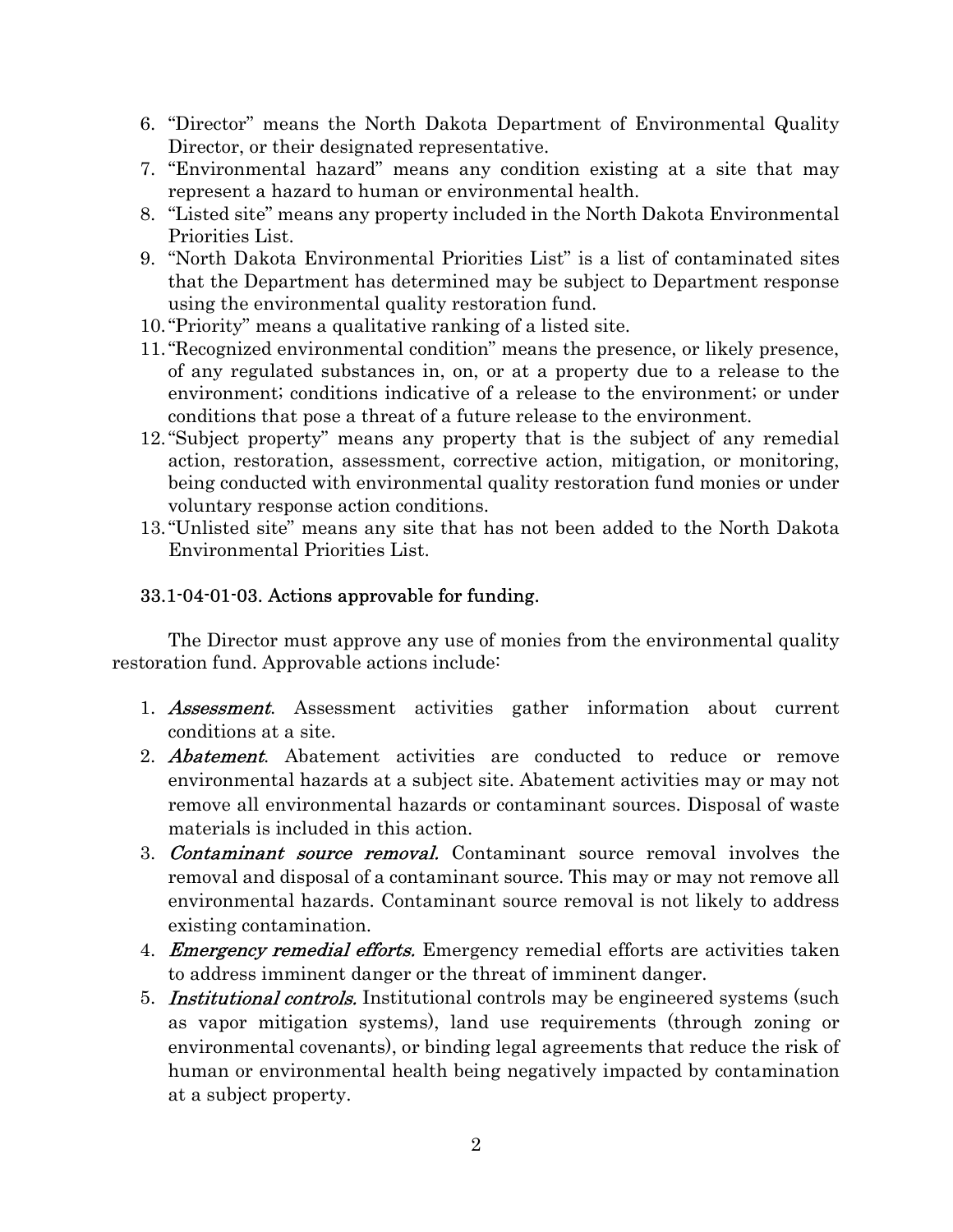- 6. *Mitigation*. Mitigation involves activities to avoid, reduce, or minimize environmental damage resulting from a release. These activities may be taken at the subject property or another property.
- 7. Monitoring. Monitoring involves collecting environmental data at a site over a period of time. Monitoring may be conducted to determine the effectiveness of remedial efforts, the effectiveness of institutional controls, and other activities. Monitoring activities may be conducted jointly, or in addition to, remediation or monitoring activities of responsible parties.
- 8. **Remediation**. Remediation involves all activities conducted to reduce, remove, or repair environmental contamination at a subject property. Disposal of contaminated media is included in this action.

### 33.1-04-01-04. Use of fund for actions at contaminated sites.

Chapter 33.1-04-02 contains the procedures for using environmental quality restoration fund monies at sites on the North Dakota Environmental Priorities List. Generally, at contaminated or potentially contaminated sites not on the North Dakota Environmental Priorities List, the Department will only use environmental quality restoration fund monies to fund emergency remedial actions or investigative activities to determine whether listing is appropriate.

#### 33.1-04-01-05. Use of fund for mitigation activities.

The Department may use the fund for activities to mitigate environmental damage at the location of the release or at another appropriate location where the Department determines that harm caused by the release necessitates mitigation. The Department will determine on a case-by-case basis if a location is appropriate for mitigation activities. Mitigation locations are not included on the North Dakota Environmental Priorities List.

#### 33.1-02-01-06. Cost recovery.

The Department reserves the right to conduct cost recovery activities in accordance with North Dakota Century Code section 23.1-10-12, where appropriate. Nothing in this article is intended to limit the Department's ability to recover costs.

#### 33.1-04-01-07. Identifying responsible parties.

The Department shall undertake reasonable efforts to identify responsible parties for subject properties, including examining property records, reviewing historical spill information and other documents, conducting site investigations and sampling, and requesting information from relevant persons. A person that acquires property may show that they made "all appropriate inquiries into the previous ownership" under North Dakota Century Code 23.1-10-08 by providing documentation that they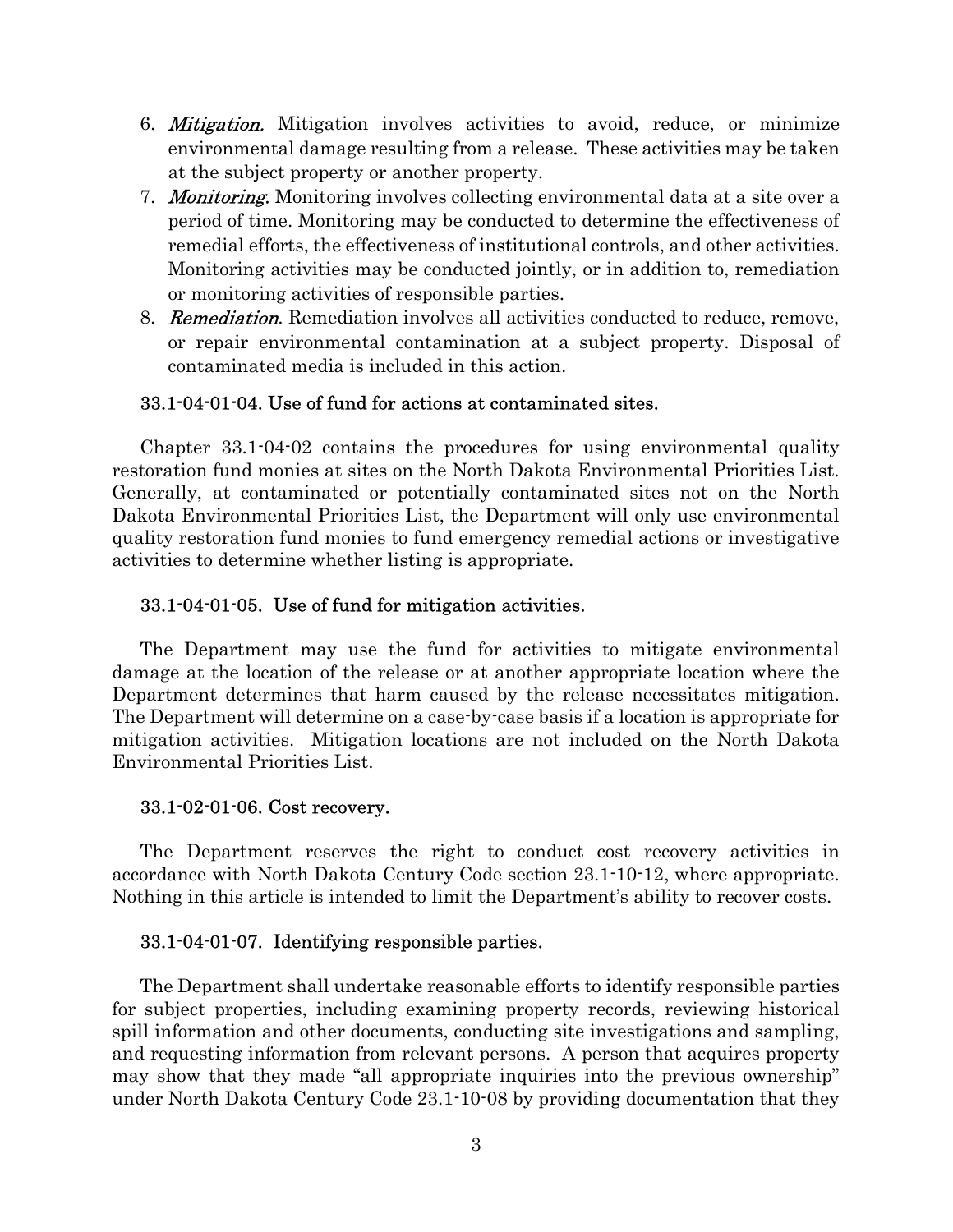followed the process for assessing the environmental conditions of a property presented in the United States environmental protection agency's All Appropriate Inquiries Final Rule, 40 C.F.R. Part 312, or ASTM International's Standard Practice for Environmental Site Assessments: Phase I Environmental Site Assessment Process (E 1527-13).

# CHAPTER 33.1-04-02 NORTH DAKOTA ENVIRONMENTAL PRIORITIES LIST

| Section               |                                                           |
|-----------------------|-----------------------------------------------------------|
| 33.1-04-02-01         | Purpose                                                   |
| 33.1-04-02-02         | Eligibility                                               |
| $33.1 - 04 - 02 - 03$ | Adding sites to the North Dakota Environmental Priorities |
| List                  |                                                           |
| $33.1 - 04 - 02 - 04$ | Delisting sites                                           |
| $33.1 - 04 - 02 - 05$ | Actions at listed sites                                   |
| $33.1 - 04 - 02 - 06$ | Cost-sharing agreements                                   |
|                       |                                                           |

#### 33.1-04-02-01. Purpose.

 This chapter contains the procedures the Department will generally follow when determining whether to list or delist a site. Such decisions are wholly within the Department's discretion and do not convey any legal right or interest to any person.

# 33.1-04-02-02. Eligibility.

 The Department may add a site to the North Dakota Environmental Priorities List on its own initiative or upon application from a person that is not a responsible person for the site. In determining whether to add a site to the North Dakota Environmental Priorities List, the Department will consider the following criteria:

- 1. The contaminant of concern at the subject property should be identified. If no contaminant of concern has been identified, there should be at least one recognized environmental condition documented at the site.
- 2. The subject property must be assessed by the Department to determine if the site conditions support the listing of the site, and to determine the priority of the listed site.
- 3. The subject property must not be eligible for, or should have exhausted, any other state or federal funding sources. Private funding sources may still be available.
- 4. The responsible party must be identified, if possible.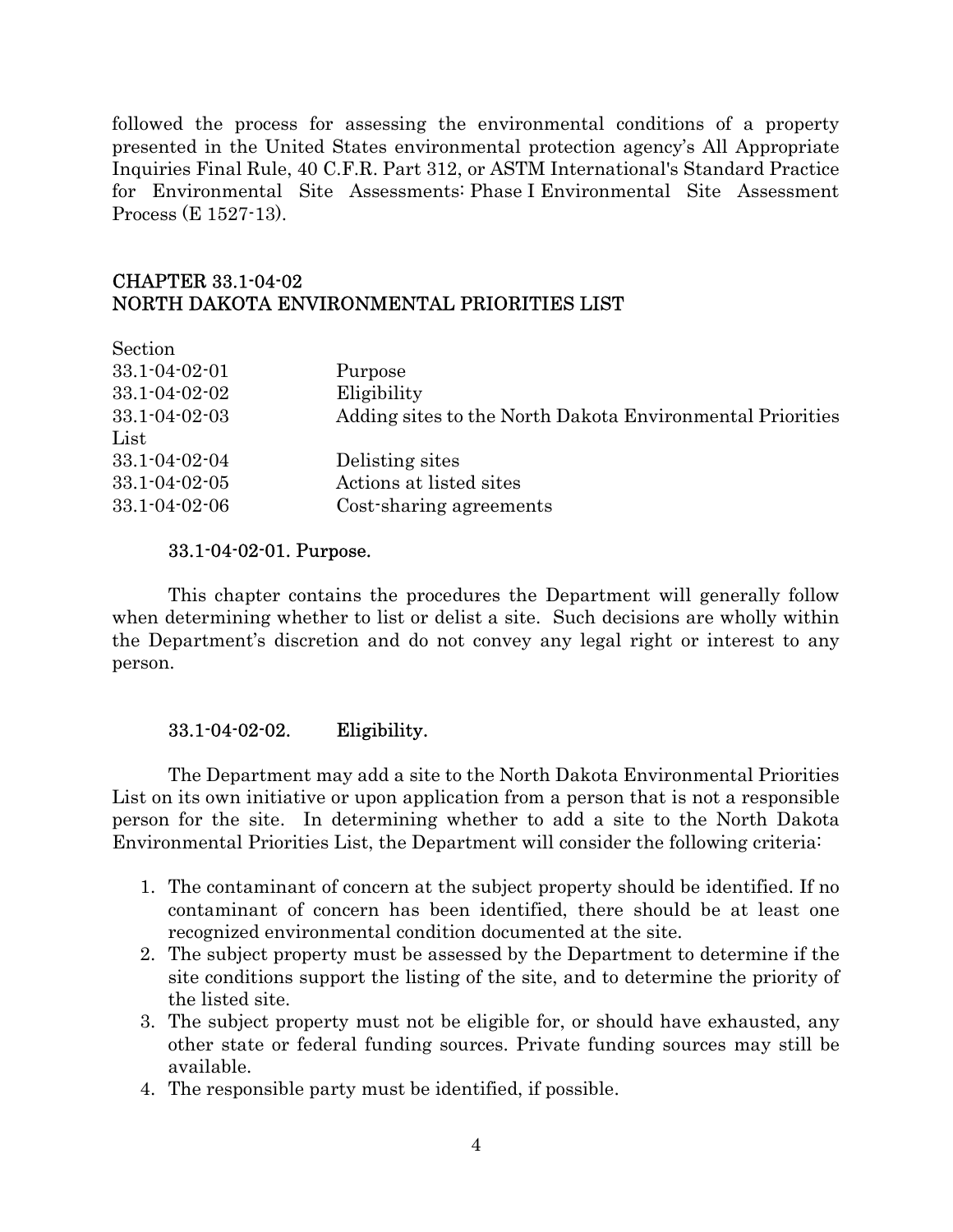5. Any other information the Department deems relevant.

# 33.1-04-02-03. Adding sites to the North Dakota Environmental Priorities List.

- 1. The Department may add eligible sites to the North Dakota Environmental Priorities List on a case-by-case basis.
- 2. The Department must complete a priority determination for a listed site. Sites that the Department determines have a higher potential for environmental harm generally will be given higher priority for corrective action by the Department, though the Department may consider other factors such as local priorities.
- 3. The inclusion of a site on the North Dakota Environmental Priorities List does not guarantee any funding or corrective action will be completed.
- 4. The Department will post on its website the North Dakota Environmental Priorities List and any revisions to the list. When a new site is listed, the Department will post on its website an eligibility determination, priority determination, and site summary. The site summary must include:
	- a. The county in which the site is located;
	- b. The nearest incorporated city;
	- c. The name of the applicant, if applicable; and
	- d. Contact information including the name, phone number, mailing address, and e-mail address of the applicant point of contact, if applicable.

# 33.1-04-02-04. Delisting sites.

The Department may remove sites from the North Dakota Environmental Priorities List based on new information or revision of Department priorities. Delisting does not relieve any person liable from the responsibility to complete corrective action or from compliance with any environmental law.

# 33.1-04-02-05. Actions at listed sites.

The environmental quality restoration fund may be used to fund approvable actions at listed sites. The Department has discretion to determine the amount of funding that will be used at a site and types of approvable actions that will be funded. The Department may seek cost recovery from responsible parties. Listed sites will be addressed according to the site's ranking on the North Dakota Environmental Priorities List, but the Department reserves the right at any time to:

- 1. Modify the order of processing, payment, and approval of activities; or
- 2. Modify the ranking of sites based on new information or revision of Department priorities.